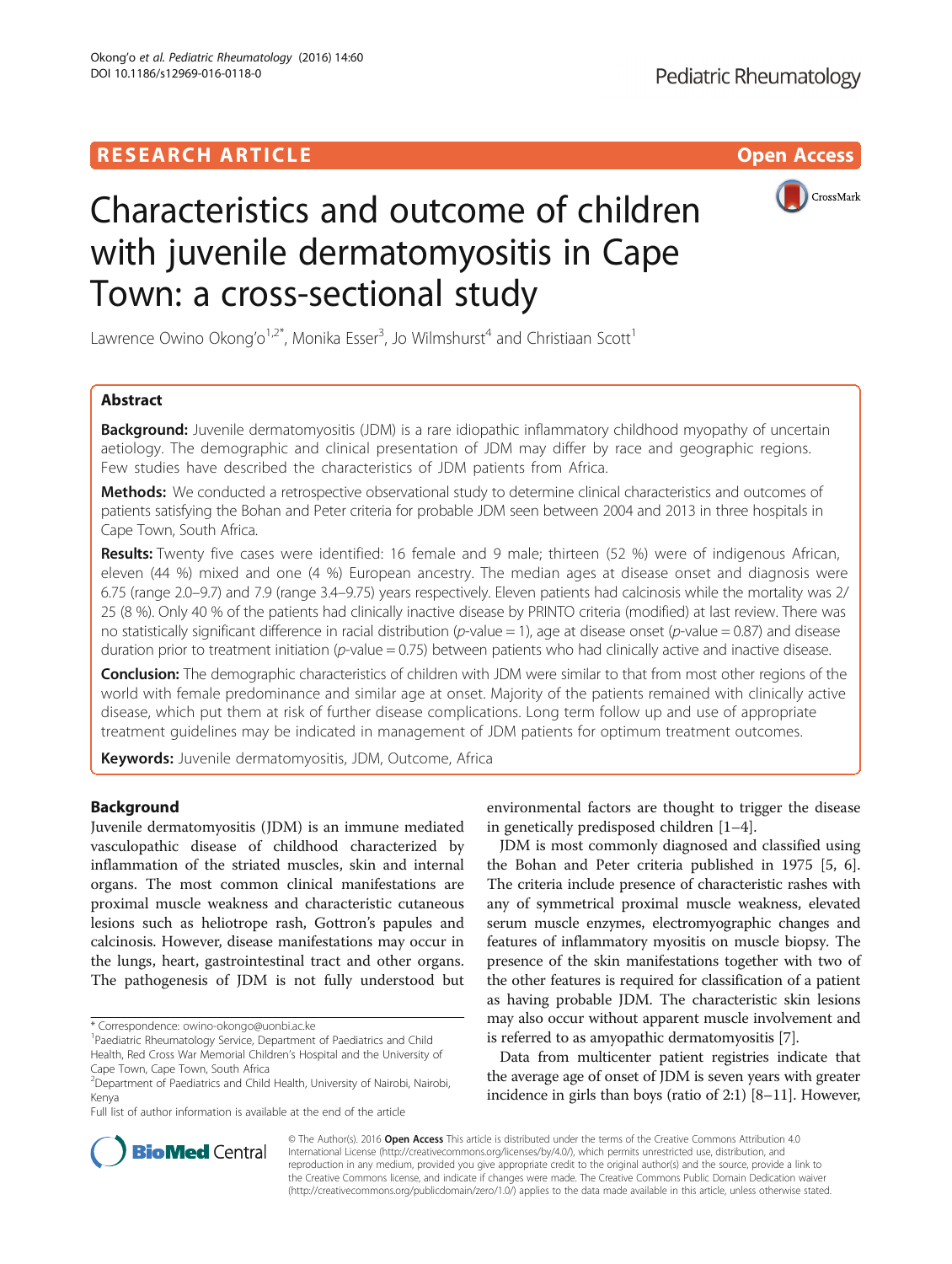regional differences exist and studies from India and Saudi Arabia have reported higher incidence rates in male children [\[12, 13\]](#page-7-0). JDM occurs in all regions of the world though some studies suggest that there could be differences in incidence rates among different racial groups. Mendez et al. reported a lower incidence rate among children of Hispanic ancestry compared to those of African and Caucasian ancestry in the USA [\[14](#page-7-0)]. Racial differences have also been noted in the incidence rates of certain disease manifestations with much higher incidence of calcinosis being reported among children of African ancestry compared to other racial groups [[9, 15, 16](#page-7-0)].

The treatment outcome of JDM has improved over the years with the mortality rate falling significantly from more than 30 % before routine use of steroids [[17\]](#page-7-0), to less than 5 % in most recent studies [[11, 18](#page-7-0)–[20](#page-7-0)]. Despite the improvement in mortality rates among JDM patients, disease and treatment related damage remains a major challenge and significantly affect the quality of life of affected individuals. However, data on the characteristics and treatment outcome of JDM patients from Africa is scarce and only one study has been published that specifically described a series of JDM patients from the continent [\[9](#page-7-0)]. In that study, a higher rate of calcinosis and vasculitis compared to that from other regions was reported suggesting that the clinical manifestations and outcome of JDM in African patients could be different.

We therefore carried out a study to review and describe the clinical features and treatment outcomes of patients seen with JDM from Cape Town, South Africa.

# Methods

# Study design, study setting and patients

We carried out a retrospective folder review of JDM patients seen between January 2004 and December 2013 in three tertiary care hospitals (Tygerberg, Groote Schuur and Red Cross War Memorial Children's Hospital) in Cape Town, South Africa. These three hospitals are the main tertiary referral hospitals for the Western Cape Province and also serve the surrounding regions of the Eastern and Northern Cape provinces of South Africa. Patients from this catchment area diagnosed with JDM were likely to have been referred to one of these centres for evaluation and treatment. The approximate population in the primary catchment area was 4.6 Million in 2004 and 6.1 million in mid-2014 with children (people aged <15 years) constituting 35 and 26.5 % of the population respectively [[21\]](#page-7-0). The province populace is composed of people of diverse ancestral backgrounds with the most populous groups being, in descending order, people of mixed, indigenous African and European ancestries [\[21](#page-7-0)].

Only patients who were seen between January 2004 and December 2013 and satisfied the Bohan and Peter criteria for classification as probable or definite JDM were included. Data was extracted from the patient records as at the last review prior to  $31<sup>st</sup>$  December 2014 to allow for a minimum follow up period of one year for each patient. Data was abstracted onto case record forms (CRF) and later transcribed onto an excel spreadsheet. Information collected included: demographics, clinical and laboratory features, radiological investigation results, treatment given and treatment outcomes.

The primary outcome variable was disease activity at last review. Patients were classified as having clinically active disease or inactive disease. A modification of the PRINTO criteria for inactive disease [\[22](#page-7-0)] was used. The PRINTO criteria include creatine kinase (CK) < 150 U/L, childhood myositis assessment scale (CMAS) > 48, Manual muscle testing score (MMT) > 78 and Physician global (VAS) <0.2. Patients satisfying any three of these criteria are classified as having clinically inactive disease. We used a modification of these criteria due to difficulties with direct comparisons since this was a retrospective study and data on some of the PRINTO criteria items was not available. Therefore for this study we modified the criteria as follows (modification in brackets): CK < 150 U/L (No modification), CMAS > 48 (No modification), MMT > 78 (or documented full muscle strength using any muscle strength assessment scale by the attending physician) and Physician global (VAS) <0.2 (or documentation of absence of symptoms and signs of active disease by the clinician).

Patients were classified as having inactive disease if they satisfied any three of these criteria. Secondary outcome measure was damage defined as persistent changes in anatomy, physiology or function present for at least 6 months at the last review (IMACS definitions of damage and specific damage items) [[23](#page-7-0), [24\]](#page-7-0). Damage was assessed as being present or absent by systems and patients classified as either exhibiting damage (any) or none at last follow up.

#### Data analysis

Data was analysed using R i386 3.1.0 (The R Foundation for Statistical Computing, Vienna, Austria) software. Median and interquartile ranges were used for descriptive statistics for quantitative variables (non-normally distributed data). Frequencies were computed for qualitative variables. Non-parametric tests (Wilcoxon rank sum tests) were used for comparison of medians across groups. For comparison between categorical variables, cross-tabulation with formulation of Fisher's exact (chi square) statistic was used. The two sided  $p$ -values <0.05 were considered to be statistically significant.

The study was approved by the human research ethics committees of Cape Town (HREC/REF: 062/2014) and Stellenbosch universities (S14/04/080).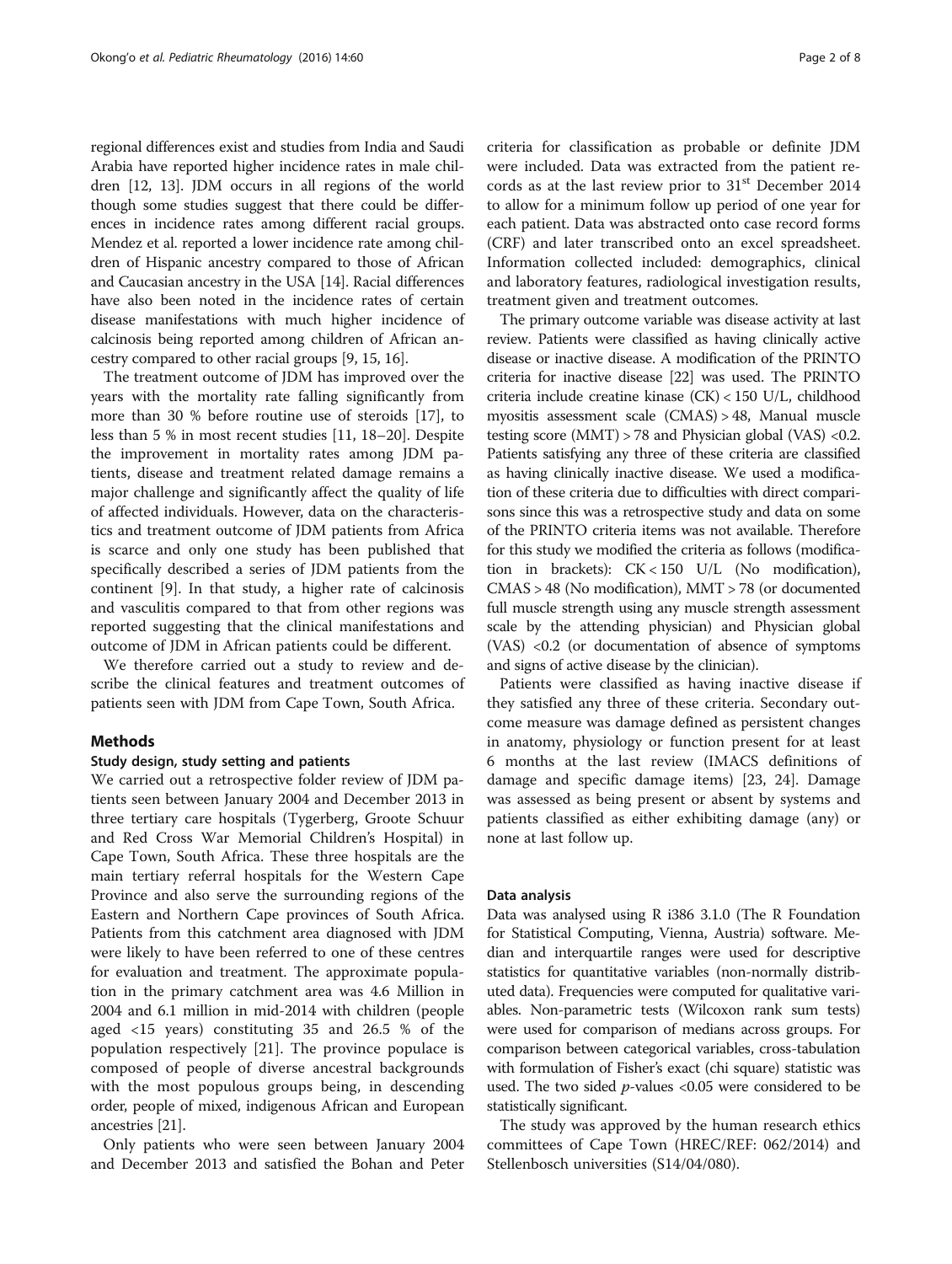# Results

#### Patient characteristics

Twenty seven cases with a diagnosis of JDM seen between 2004 and 2013 were identified. Two had amyopathic JDM and were excluded as they did not meet the inclusion criteria of probable JDM. Of the other twenty five, twelve satisfied the criteria for classification as definite JDM. Six of the thirteen patients with probable JDM also had features of muscle inflammation on magnetic resonance imaging (MRI). Sixteen of the patients were female (F:M 1.8:1). Thirteen (52 %) of the cases were of indigenous African, eleven (44 %) mixed and one (4 %) European ancestry.

The median age at disease onset was 6.75 (range 2.0–9.7) years and 7.9 (range 3.4–9.75) years at diagnosis. The median duration from symptom onset to diagnosis was 4 (range 0.5–84) months. One patient with gottrons papules, calcinosis, elevated muscle enzymes, severe proximal weakness and arthritis was retrospectively diagnosed with JDM by the paediatric rheumatology team after a period of 84 months having previously been labelled as discoid lupus.

# Diagnostic features and characteristics

Muscle weakness and characteristic cutaneous manifestations were documented in all the 25 patients. Heliotrope rash occurred in 20 and Gottron's papules in 19 of the patients. Muscle enzymes were elevated in all but one patient. This patient however, had suggestive muscle biopsy changes and satisfied the criteria for classification as probable JDM. Creatine kinase (CK) was elevated in 22 of 24 cases. The two patients with normal CK had elevated AST and ALT and in addition one had elevated aldolase and the other had elevated lactose dehydrogenase (LDH). Aldolase was only determined in five patients and was elevated in three of them. Figure 1 summarizes results of the diagnostic procedures and criteria.

Muscle biopsy was performed in twelve (48 %) of the patients and showed characteristic features including



perifascicular atrophy, fibre degeneration and regeneration and perivascular inflammation consistent with JDM in 11 (91.7 %) of the cases.

Five of the patients had documented EMG results showing features consistent with myositis. Muscle MRI for initial diagnostic work-up was done in nine patients and demonstrated active inflammation in eight of the patients. All the patients in whom MRI was done were diagnosed in the latter half of the period under review (2009–2013).

# Clinical characteristics

There was no documented family history of neuromuscular or autoimmune diseases among the cases. However, history of preceding infection was reported in 6 cases: upper respiratory tract infection (URTI) in 4 cases and dental or skin abscesses in 2 cases with a median time to onset of JDM symptoms of 1 month (range 1 week – 3 months). One patient had a traumatic event (sexual abuse) one month prior to onset of JDM symptoms.

Pulmonary involvement was reported in four patients and two of them died; one with suspected severe interstitial lung disease and the other with pulmonary hemorrhage and sepsis. The third patient had clinical as well as high resolution computerized tomography (HRCT) scan features of interstitial lung disease (ILD) and restrictive pattern on pulmonary function tests (PFTs). One other patient had deranged spirometry results, which normalized with treatment. Antisynthetase antibodies (anti Jo-1) were tested in two of these four patients and was negative in both of them. In total, PFT results were available for six patients (done after mean of 4.4 years from diagnosis) and only two of the patients had deranged lung function parameters (restrictive pattern).

Cardiovascular involvement was observed in one patient who presented with generalized oedema and heart failure. Echocardiography showed mildly dilated chambers with reduced ejection fractions (EF) of <55 %. This patient had clinical resolution of symptoms as well as improvement on the EF on echocardiography. Echocardiography however, was not routinely done to document baseline state or monitor cardiac function of JDM patients in the three centres. Neurological manifestations were seen in two cases; one had convulsions thought to be due to cerebral vasculitis and the other had localized sensory neuropathy.

Cutaneous and musculoskeletal manifestations were the most common and are summarized together with other clinical features in Table [1](#page-3-0). Of note, three patients had calcinosis at diagnosis and eight others developed calcinosis during follow up. Calcinosis resolved in three patients during follow. Figure [2](#page-3-0) shows a radiograph of one of the patients showing tumoural and planar calcinosis in the forearm. There was no statistically significant difference in the age at onset, age at diagnosis and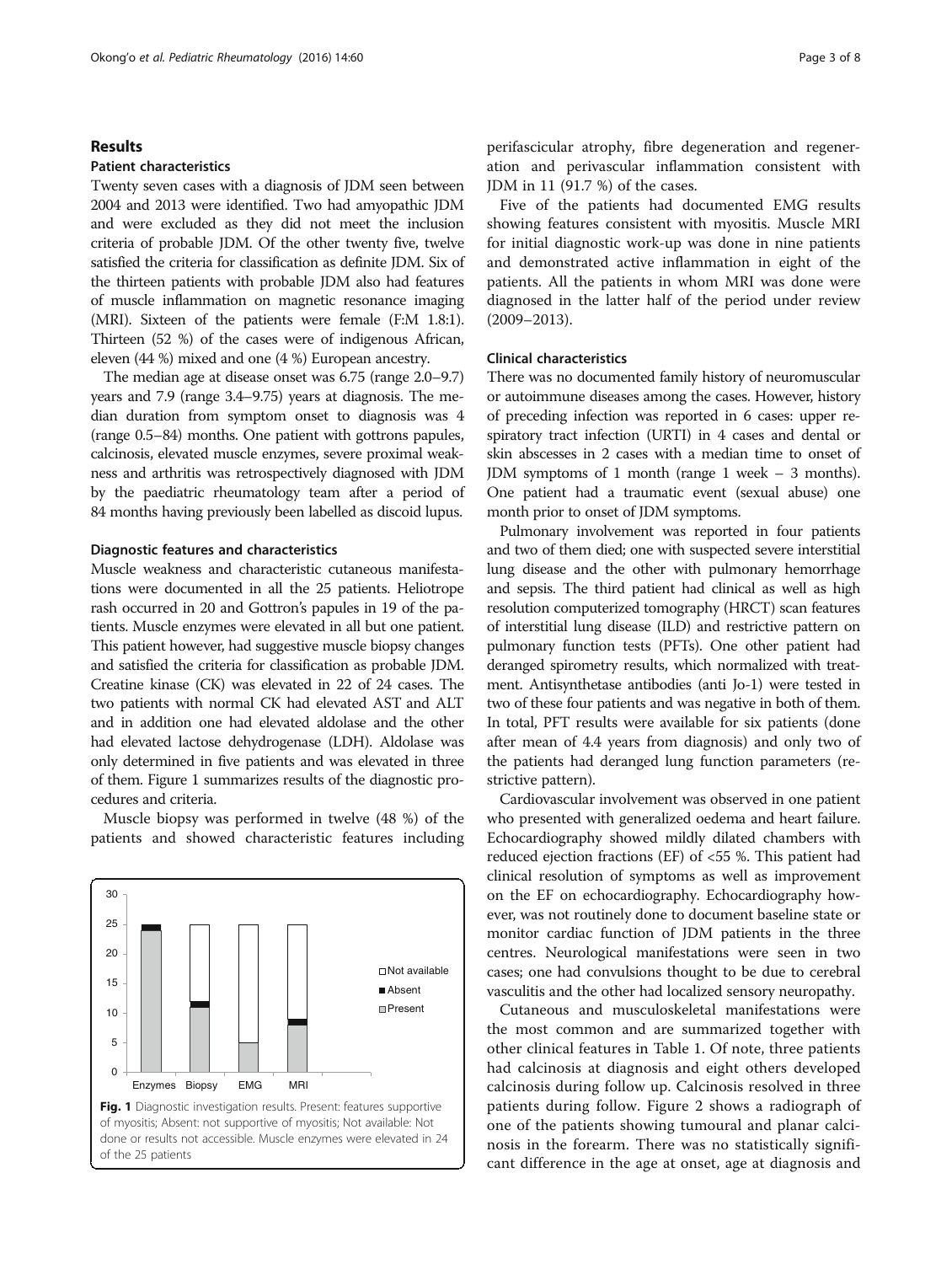| TOWN                                           |                                           |                                           |
|------------------------------------------------|-------------------------------------------|-------------------------------------------|
|                                                | Cumulative clinical<br>manifestations (%) | Clinical manifestations<br>at last review |
| Skin                                           |                                           |                                           |
| Calcinosis                                     | 11(44)                                    | 8 (32)                                    |
| Skin ulcers                                    | 11(44)                                    | 1                                         |
| Oedema (Generalized,<br>Periorbital or limb)   | 11(44)                                    | 0                                         |
| Alopecia                                       | 3(12)                                     | 3(12)                                     |
| Lipodystrophy                                  | 1(4)                                      | 1(4)                                      |
| Musculoskeletal                                |                                           | 7(28)                                     |
| Muscle tenderness                              | 13 (52)                                   | 0                                         |
| Arthritis                                      | 7(28)                                     | 2(8)                                      |
| Contractures                                   | 5(20)                                     | 5(20)                                     |
| Osteoporosis with<br>fracture                  | 1(4)                                      | 1(4)                                      |
| Endocrine                                      | 9(36)                                     | 9 (36)                                    |
| Growth failure                                 | 8 (32)                                    | 8 (32)                                    |
| Diabetes mellitus                              | 1(4)                                      | 1(4)                                      |
| Adrenal insufficiency                          | 1(4)                                      | 0                                         |
| Respiratory                                    | 3(12)                                     | 3(12)                                     |
| Interstitial lung disease<br>(ILD)             | 2(8)                                      | 2(8)                                      |
| Dysphonia                                      | 2(8)                                      | 0                                         |
| Pulmonary hemorrhage                           | 1(4)                                      | 1(4)                                      |
| Gastrointestinal                               |                                           |                                           |
| Dysphagia                                      | 5(20)                                     | 0                                         |
| Abdominal pain or<br>bleeding                  | 3 (12)                                    | 0                                         |
| Ocular                                         | 2(8)                                      | 2(8)                                      |
| Cataracts                                      | 2(8)                                      | 2 (8)                                     |
| Cardiovascular                                 |                                           |                                           |
| Abnormal capillaroscopy                        | 15 (60)                                   | <b>NA</b>                                 |
| Raynaud's phenomenon                           | 6(24)                                     | ΝA                                        |
| Cardiomyopathy                                 | 1(4)                                      | 0                                         |
| Nervous system                                 | 3(12)                                     | 1(4)                                      |
| Seizures; neuropathy                           | 2(8)                                      | 0                                         |
| Sensorineural hearing loss                     | 1(4)                                      | 1(4)                                      |
| Infections                                     |                                           |                                           |
| Fungal (skin)                                  | 7(28)                                     | ΝA                                        |
| Bacterial (staph aureus 2,<br>gram negative 1) | 3(12)                                     | ΝA                                        |
| TB                                             | 2(8)                                      | ΝA                                        |

<span id="page-3-0"></span>

|      | Table 1 Disease manifestations among the JDM cases in Cape |  |  |  |
|------|------------------------------------------------------------|--|--|--|
| Town |                                                            |  |  |  |

duration of follow up among patients who developed calcinosis and those who did not have calcinosis. The median time to diagnosis from symptom onset was longer in children who had calcinosis (6 months) than



calcinosis in one of the JDM patients

in those who did not have calcinosis (3 months). The difference was however not statistically significant ( $p = 0.13$ ). In addition, even though there was a tendency towards a higher prevalence of calcinosis among indigenous African children (8/13) compared to children of other racial backgrounds (3/12), the difference was not statistically significant ( $p = 0.11$ ).

# Laboratory investigations

Among the MSAs, only anti-Jo1 was tested and was negative in all the six patients tested. ANA results were available in 19 patients and was low positive in seven (three had Hep-2 titres of 40, 40 and 100; and four had composite ANA ratio of 8, 2.2 4.6 and 32 U/L). The results of the laboratory investigations are summarized in Table [2.](#page-4-0)

# Treatment

Information on treatment was available for 23 of the 25 patients. We could not locate treatment records in two cases. The most common drugs used were oral prednisone (100 %), methotrexate (74 %), intravenous methylprednisolone (39 %) and intravenous immunoglobulin (IVIG, 39 %).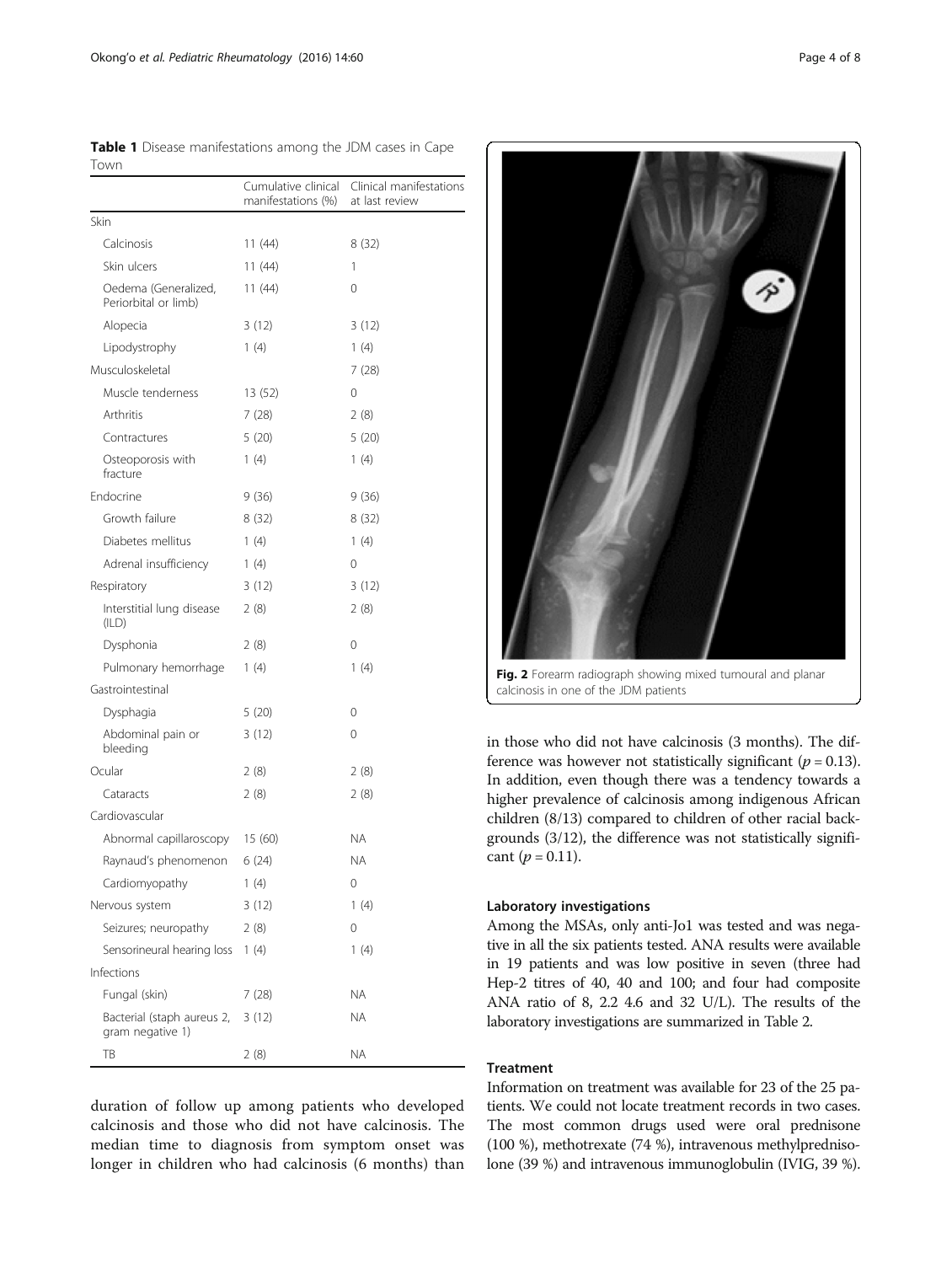<span id="page-4-0"></span>Table 2 Laboratory investigation results

| Investigation        | Reference<br>range | Median<br>(IQR)              | No. positive/ Percentage<br>No. tested |          |
|----------------------|--------------------|------------------------------|----------------------------------------|----------|
| Enzymes              |                    |                              |                                        |          |
| СK                   | 26-145 U/L         | 1074.0<br>$(222.8 - 3397.5)$ | 22/24                                  | 91.7     |
| Aldolase             | 3.0-12.0U/L        | 12.6<br>$(7.7 - 15.9)$       | 3/5                                    | 60       |
| LDH                  | 142-261U/L         | 445.0<br>$(277.0 - 493.5)$   | 14/19                                  | 73.7     |
| AST                  | $0 - 41$ U/L       | 74.0<br>$(35.25 - 140.5)$    | 16/22                                  | 72.7     |
| ALT                  | 5-25 U/L           | 48.0<br>$(26.5 - 82.0)$      | 18/23                                  | 78.3     |
| Autoantibody         |                    |                              |                                        |          |
| Anti-Jo1             | <7 EliA U/ml       | 0.3<br>$(0.3 - 0.45)$        | 0/6                                    | 0        |
| Anti-RNP             | <7 EliA U/ml       | 0.3<br>$(0.3 - 0.5)$         | 0/9                                    | $\Omega$ |
| Inflammatory markers |                    |                              |                                        |          |
| <b>ESR</b>           |                    | 20<br>$(12 - 35)$            | 11/19                                  | 57.9     |
| CRP                  |                    | 2.6<br>$(<1-6)$              | 2/10                                   | 20       |
| vWF activity         |                    | 77<br>$(62 - 112 \%)$        | 2/4                                    | 50       |

Prednisone alone was used in five patients, prednisone and methotrexate without another agent in nine patients and various other drugs were added as second line drugs to the main treatment modality (prednisone and methotrexate) in poor responders as summarized in Fig. 3 below. All the patients received corticosteroids during the course of their treatment. Biologics were used in 6 patients (rituximab in 5 and infliximab in 1). Oral steroids were given at a dose of 2 mg/kg, though there was no uniformity on when to start to taper the dose and over what duration of



time. The patient who received infliximab had defaulted from follow up after one dose and was yet to return for evaluation and further doses by the time of completing data collection and analysis.

# Treatment outcome: diseases activity, mortality and damage

Of the 25 patients, 10 were still in care, 8 had been discharged, 2 transferred to other centres, 3 were lost to follow up and 2 died. Ten (40 %) of the patients had clinically inactive disease. There was no statistically significant difference in the median duration of follow up  $(p = 0.28)$ , age of onset, race, diagnostic delay and disease category (probable or definite) between those who had clinically inactive and active disease. These findings are summarized in Table 3 below.

The mortality rate was 2/25 (8 %) over a median follow-up period of 50 months. Death resulted from respiratory failure in the setting of global weakness (and possible interstitial lung disease) in one patient and from sepsis, GI bleed and pulmonary hemorrhage (evident at autopsy) in the other.

Overall, 18 (72 %) of the patients had some documented damage though a full damage assessment was hampered by missing data occasioned by the retrospective nature of the study. The most common systems in which disease damage was reported were: endocrine (9 cases), skin (8 cases), musculoskeletal (7 cases) and respiratory (3 cases) systems. Endocrine damage was mainly as a result of growth failure in 9 (40 %) of the patients though one patient developed treatment (steroid) associated diabetes mellitus and another, adrenal insufficiency. Growth failure was defined by the IMACS criteria as presence of two of the following three features: a. Less than 3 percentile height for age, growth velocity over 6 months less than 3 percentile for age and growth curve crossing at least 2 centiles (5 %, 10 %, 25 %, 50 %, 75 %, 95 %) on growth chart.

|  | Table 3 Determinants of disease activity |  |  |
|--|------------------------------------------|--|--|
|--|------------------------------------------|--|--|

|                                       | Clinically inactive<br>disease | Clinically active<br>disease | p-value                  |  |
|---------------------------------------|--------------------------------|------------------------------|--------------------------|--|
| Number                                | 10                             | 15                           |                          |  |
| Sex (F/M)                             | 8/2                            | 8/7                          | $p = 0.228$ <sup>a</sup> |  |
| Race (Indigenous<br>African/other)    | 5/5                            | 8/7                          | $P=1$                    |  |
| Age at onset<br>(Median) years        | 7.8                            | 6.0                          | $p = 0.868^a$            |  |
| Time to diagnosis<br>(Median) months  | 3.5                            | 4.5                          | $p = 0.745^{\circ}$      |  |
| Duration follow up<br>(Median) months | 55.5                           | 49.1                         | $p = 0.28^a$             |  |
| Calcinosis (Yes/No)                   | 4/6                            | 6/9                          | $p = 1b$                 |  |

<sup>a</sup>Wilcoxon rank sum test, <sup>b</sup>Fisher exact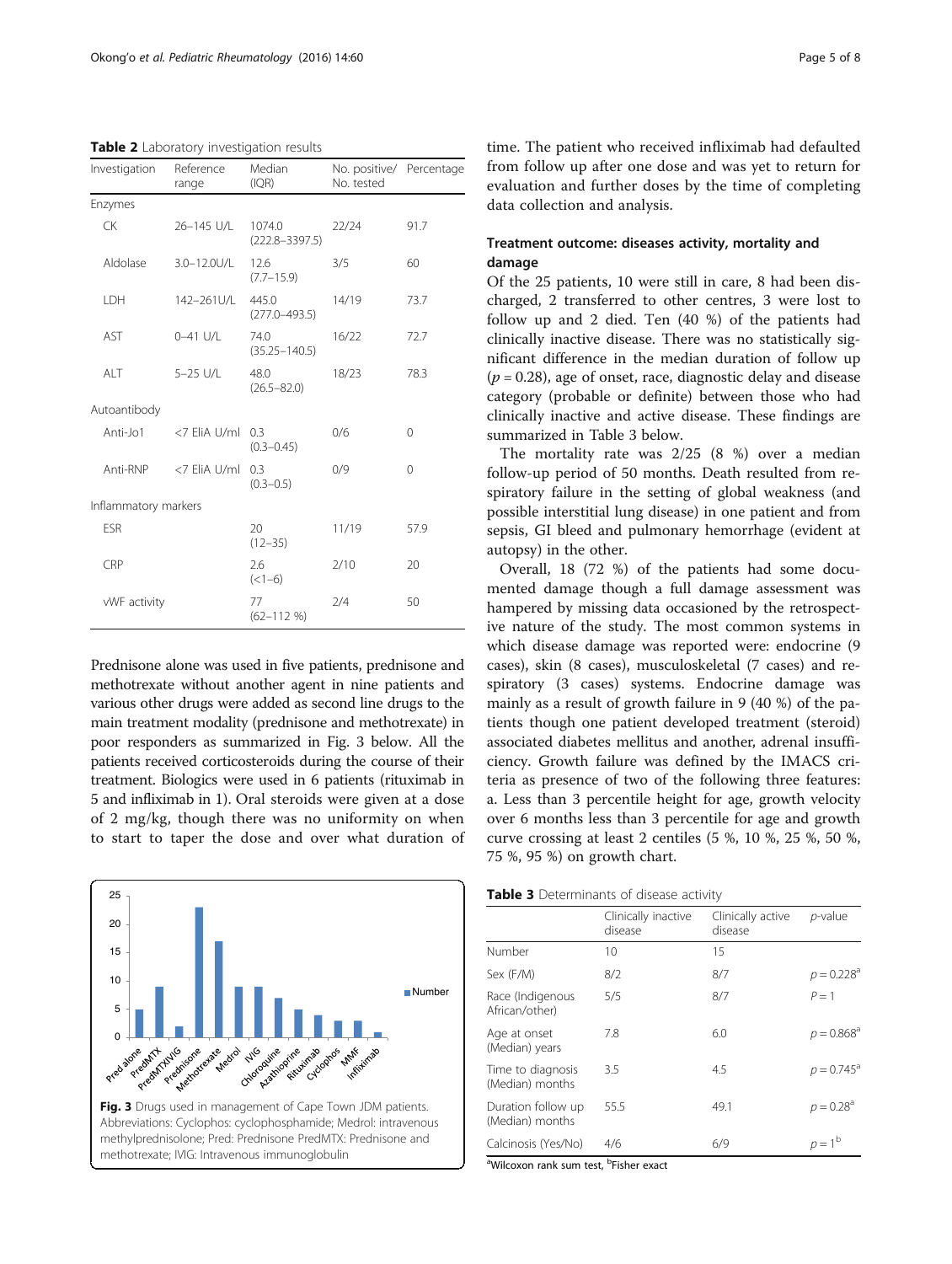Musculoskeletal damage included one patient who had osteoporosis with vertebral fracture that was demonstrated using bone scans (scintigraphy). One patient, who had suffered from suppurative otitis media during follow up, developed sensorineural hearing loss. Three patients had calcinosis at diagnosis, 8 developed calcinosis and three had resolution of the calcinosis during follow up.

# **Discussion**

A better understanding of the epidemiology and clinical outcomes of JDM has been enhanced by the establishment of multicenter and multinational collaborations such as the paediatric rheumatology international trials organization (PRINTO) and international myositis assessment and clinical studies group (IMACS). However, data from Africa has been scarce and the epidemiology of JDM from the continent has been based on extrapolation of data collected from other populations and regions. This study adds to the available data on the epidemiology and treatment outcome of JDM in Africa.

The median age of onset (6.75 years) and gender composition (female: male 1.8:1) among the JDM patients in our study was similar to that reported by most studies from other regions with a mean age at disease onset of seven years and a female predominance of about 2:1 [[10](#page-7-0), [11, 20](#page-7-0)]. In the current study, we found a relatively high rate (44 %) of calcinosis. Children of indigenous African ancestry appeared to have a higher prevalence of calcinosis (61.5 %) compared to patients of other ancestral background (25 %), though the difference was not statistically significant ( $p = 0.11$ ). Higher rates of dystrophic calcinosis have been reported among indigenous African compared to JDM patients of other ancestral backgrounds [[16](#page-7-0)]. It is not clear why indigenous African patients appear to have higher risk of calcinosis.

Certain immune phenotypes associated with presence of anti-MJ autoantibodies, found in 12–23 % of JIIM patients, have been associated with higher risk of occurrence of calcinosis and severer disease [\[25\]](#page-7-0). It is not known if black African children have higher prevalence of these immune phenotypes thus putting them at greater risk for calcinosis. The immune phenotype was not determined for our patients and published studies are not available on the comparative prevalence of autoantibody and other associated risk factor profiles among indigenous African compared to children of other ancestral backgrounds.

Increased risk of calcinosis and other disease damage could also be related to poor access to care with subsequent inappropriate and delay in instituting treatment. Delay in diagnosis may be the consequence of lack of access to clinicians skilled in diagnosing and managing dermatomyositis and similar conditions; and lack of access to diagnostic facilities such as EMG and muscle biopsy. However, there was no significant difference in the delay in making a diagnosis between the patients of indigenous African and patients of other ancestral origins ( $p = 0.27$ ).

As the search for better and more acceptable diagnostic procedures and tools continues, MRI is gradually being used in the three centres instead of or in addition to EMG and muscle biopsy for diagnosis of JDM. Nine muscle MRIs were done as part of the diagnostic evaluation of children; all in the latter half of the period under review. Thus MRI seems to have gained prominence as a diagnostic tool for JDM consistent with findings from other studies [\[19, 26, 27](#page-7-0)]. However, in Africa and many other resource constrained economies, MRI may not be available in many centres and even where it is available, long waiting times, technical issues with reporting and cost implications may prove prohibitive. Thus additional diagnostic modalities such as muscle ultrasound and Bone scintigraphy that may provide cheaper and more convenient alternatives for demonstrating evidence of muscle inflammation may be welcome [\[28](#page-7-0)–[30\]](#page-7-0).

The mortality rate (8 %, 1 death per 52 patient years) in our series appears higher than the 2–4 % reported in most recent studies from other regions [\[11, 18](#page-7-0)–[20](#page-7-0)]. This finding was consistent with that by Faller et al. [[9](#page-7-0)] who reported a mortality of 9.5 % (1 death per 27.3 patient years) among indigenous African children with JDM from Johannesburg, South Africa. These two studies were small and it's not possible to draw generalizable conclusions. They however provide some insight into possible treatment outcomes of JDM in Africa. Two deaths were reported in our study as well as in the study by Faller et al. and all the four deaths resulted from respiratory (involvement) disease which has been identified as an early disease feature predictive of mortality [\[18\]](#page-7-0).

Juvenile dermatomyositis is a chronic disease and many patients may never achieve a clinically inactive disease state. After a median follow up time of 50 months, only ten (40 %) of the 25 patients had clinically inactive disease (modified PRINTO criteria) at their last follow up. Sanner et al. studied the long-term outcome of JDM and after 16.8 years, 59 % of the patients still had clinically active disease [\[31](#page-7-0)]. Similarly, Sun eta al analyzed the treatment outcome among JDM patients over a ten year period in a Taiwanese hospital found that only 33 % among the cohort of 39 patients were symptom free at last review [[32\]](#page-7-0). It is thus clear that most children with JDM have long-term inflammation and disease activity that linger long after initiation of treatment. Formulation of appropriate guidelines and standard of care protocols to guide short-term and long-term management of JDM in resource poor settings could enable appropriate timely interventions for better treatment outcomes.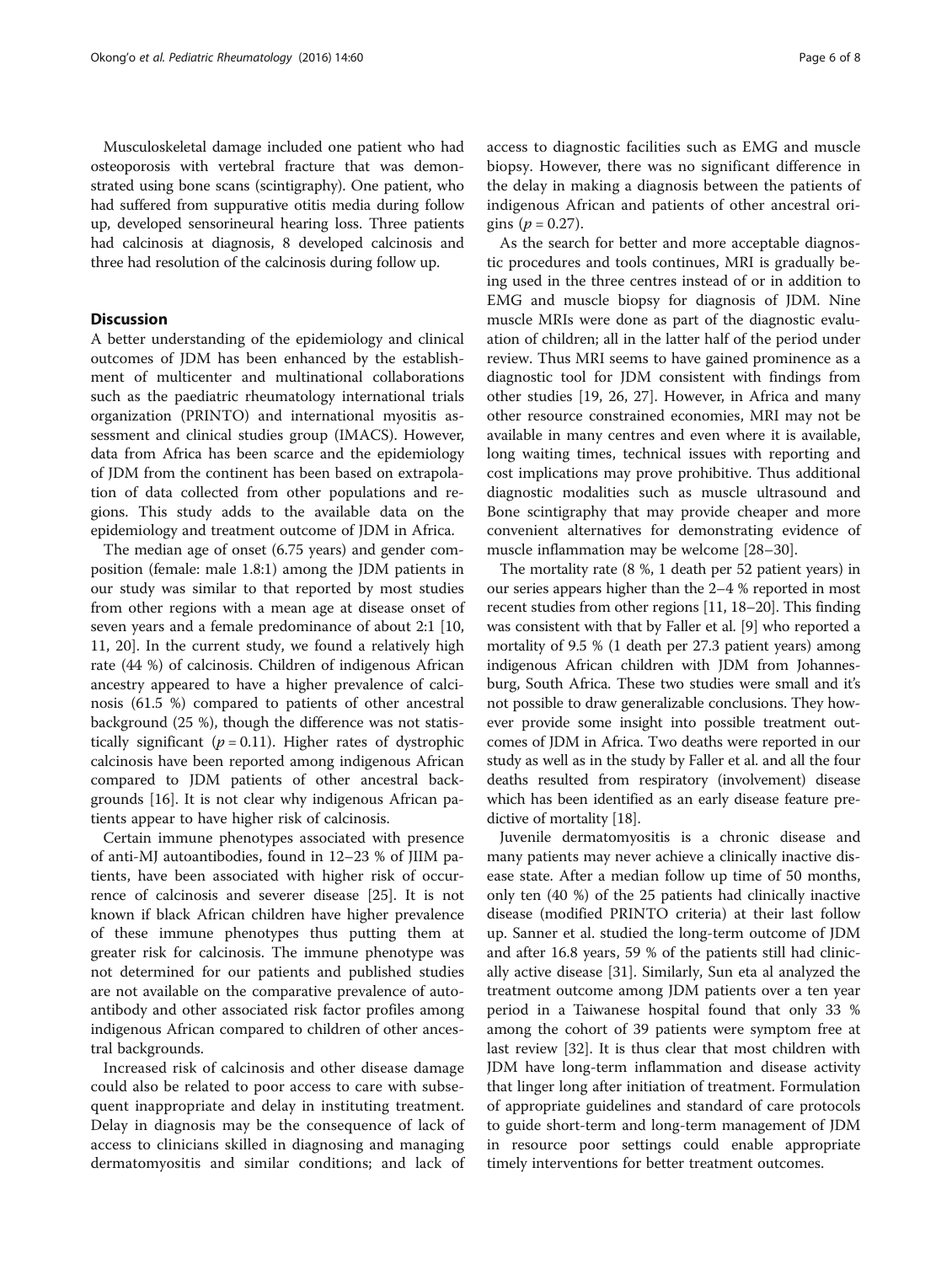# <span id="page-6-0"></span>Conclusion

The demographic characteristics of JDM patients from Cape Town (median disease onset age of 6.75 years and Female to male ration of 1.8:1) was similar to that reported from most regions of the world. It is probable that there was unnecessary delay in the diagnosis of some of the cases and in one instance, diagnosis was made retrospectively seven years after disease onset. Further, there was persistent clinically active disease in a large proportion of this cohort (60 %), putting them at risk of further disease complications. This could be a reflection of inadequate or less aggressive treatment. In concurrence with findings by other authors, this study found a relatively high rate of calcinosis among African patients with JDM. A prospective study to determine the factors associated with this heightened risk of calcinosis could be useful. The study adds to the available literature on JDM in Africa and demonstrates a need for a defined standard of care package to ensure adequate access to skilled multidisciplinary teams, essential diagnostic facilities and therapeutic resources for better treatment outcomes.

The study limitations included missing values and the relatively small number of cases identified. Further, we used an unvalidated modification of the PRINTO criteria for determination of disease activity which may raise questions on comparability of our results to findings from other studies. Establishment of a prospective cohort in future could be useful in providing better quality data for better outcome assessments in line with currently accepted international guidelines.

#### Abbreviations

AST: Aspartate transaminase; CK: Creatine kinase; CMAS: Childhood myositis assessment scale; CRP: C-reactive protein; CT Scan: Computerised tomography scan; EMG: Electromyography; ESR: Erythrocyte sedimentation rate; IMACS: International myositis and clinical studies; IVIG: Intra-venous immune globulin; JDM: Juvenile dermatomyositis; LDH: Lactate dehydrogenase; MAA: Myositis associated antibodies; MDI: Myositis damage index; MMT: Manual muscle testing; MRI: Magnetic resonance imaging; MSA: Myositis specific antibodies; PRINTO: Paediatric rheumatology international trials organization; vWF: Von Willebrand factor

#### Acknowledgements

Special thanks to Dr. Alvin Ndondo and other members of paediatric rheumatology team at the Red Cross War Memorial Children's Hospital who managed most of the cases and documented the findings that formed our most important source documents for the study.

Members of the Radiology departments in the three hospitals for availing the radiology images and reports for the study.

Anita Brinks, the head of nuclear medicine at the Red Cross War Memorial Children's Hospital for helping with case identification and availing the bone scan images and reports for the study.

Other members of the paediatric rheumatology teams including Dr. Nicky Brice and Dr. Kate Webb who were involved in managing the patients and documented the findings that have formed part of the study source documents.

The African Paediatrics Fellowship Program (APFP) for sponsoring and facilitating Dr. Lawrence Okong'o fellowship. The study was done as part fulfilment for the MPhil degree at the end of the fellowship.

# Funding

No funding was received for this study.

#### Availability of data and materials

Additional materials (data set) used is included in the manuscript as a separate attachment.

#### Authors' contributions

LO drafted the protocol, analysed the data and drafted the manuscript. ME provided the data on the cases from one of the three centres and reviewed the protocol and manuscript. JW participated in the design of the study, provided data on the cases from one of the three study centres and reviewed the protocol and manuscript. CS conceived of the study, and participated in its design and coordination, helped to draft the manuscript and provided general supervision. All authors read and approved the final manuscript.

#### Competing interests

We declare that there are no financial or other competing interests. This study was undertaken as a thesis component of an MPhil (Paediatric Rheumatology) degree for Lawrence Owino Okong'o at the University of Cape Town.

#### Consent for publication

Not applicable.

#### Ethics approval and consent to participate

The study was approved by the Human Research Ethics Committees (HREC) of the Universities of Cape Town (HREC/REF: 062/2014) and Stellenbosch (Ref: S14/04/080). Permission to carry out the study and access patient records was sought from the respective hospital administrators. Consent from patients or their parents was not obtained since this was a retrospective case note review and did not involve direct patient contact. Patient confidentiality was observed and information collected was kept anonymous. The study was conducted in observance of WMA declaration of Helsinki on Ethical Principles for Medical Research Involving Human Subjects (amended 2008) and Good Clinical Practice (GCP).

#### Author details

<sup>1</sup>Paediatric Rheumatology Service, Department of Paediatrics and Child Health, Red Cross War Memorial Children's Hospital and the University of Cape Town, Cape Town, South Africa. <sup>2</sup>Department of Paediatrics and Child Health, University of Nairobi, Nairobi, Kenya. <sup>3</sup>NHLS, Tygerberg Hospital and Stellenbosch University, Stellenbosch, South Africa. <sup>4</sup>Paediatric Neurology Service, Department of Paediatrics and Child Health, Red Cross War Memorial Children's Hospital and the University of Cape Town, Cape Town, South Africa.

# Received: 22 July 2016 Accepted: 3 November 2016

#### References

- 1. Rider LG, Wu L, Mamyrova G, Targoff IN, Miller FW, Group CMHCS. Environmental factors preceding illness onset differ in phenotypes of the juvenile idiopathic inflammatory myopathies. Rheumatology (Oxford). 2010; 49(12):2381–90.
- 2. Liu SW, Velez NF, Lam C, Femia A, Granter SR, Townsend HB, et al. Dermatomyositis induced by anti-tumor necrosis factor in a patient with juvenile idiopathic arthritis. JAMA Dermatol. 2013;149(10):1204–8.
- 3. Shah M, Targoff IN, Rice MM, Miller FW, Rider LG, Childhood Myositis Heterogeneity Collaborative Study Group. Brief report: ultraviolet radiation exposure is associated with clinical and autoantibody phenotypes in juvenile myositis. Arthritis Rheum. 2013;65(7):1934–41.
- 4. Pachman LM, Lipton R, Ramsey-Goldman R, Shamiyeh E, Abbott K, Mendez EP, et al. History of infection before the onset of juvenile dermatomyositis: results from the National Institute of Arthritis and Musculoskeletal and Skin Diseases Research Registry. Arthritis Rheum. 2005;53(2):166–72.
- 5. Bohan A, Peter JB. Polymyositis and dermatomyositis (second of two parts). N Engl J Med. 1975;292(8):403–7.
- 6. Bohan APJ. Polymyositis and dermatomyositis (first of two parts). N Engl J Med. 1975;292(7):344–7.
- Rider LG, Katz JD, Jones OY. Developments in the classification and treatment of the juvenile idiopathic inflammatory myopathies. Rheum Dis Clin North Am. 2013;39(4):877–904.